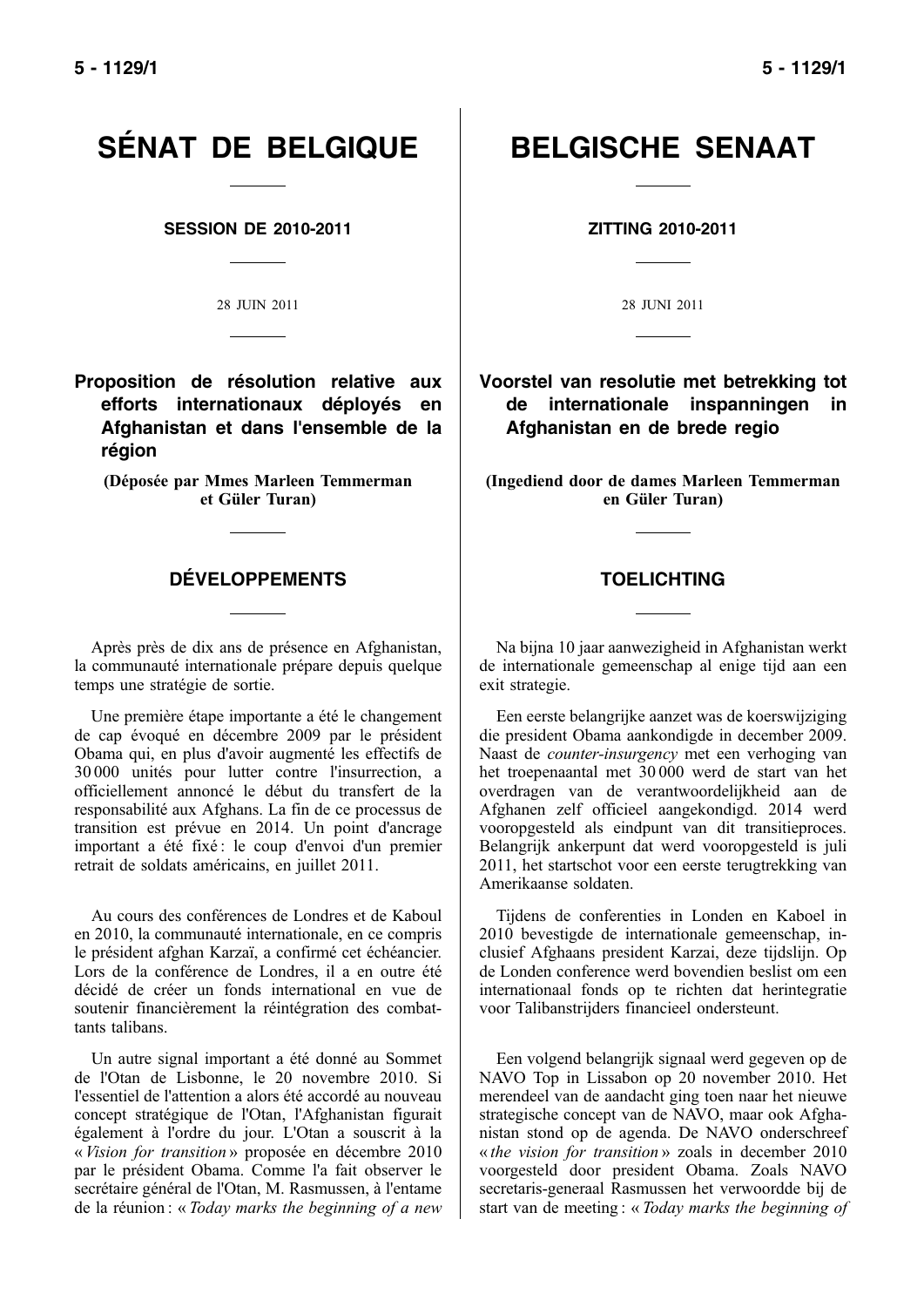*phase in our mission in Afghanistan. We will launch the process by which the Afghan government will take leadership for security throughout the country, district by district, province by province. The direction, starting today, is clear : towards Afghan leadership, and Afghan ownership (...) starting early next year, Afghan forces will begin taking the lead for security operations. This will begin in certain districts and provinces, and based on conditions, will gradually expand throughout the country. The aim is for the Afghan forces to be in the lead country-wide by the end of 2014 (...) We will stay, after transition in a supporting role*. »

Dans la déclaration qui a clôturé le Sommet de Lisbonne, les chefs d'État et de gouvernement ont affirmé expressément ce qui suit : « *As transition proceeds, we will adjust our profile and configuration, reinvesting some of the transition dividend, as necessary and as appropriate, to meet critical security, training and mentoring requirements. We will further strengthen Afghan security capabilities as we gradually move away from combat to an increasingly supporting role. The international civilian effort, including the work done in nationally-led Provincial Reconstruction Teams, should also continue to evolve and enable greater Afghan capacity and leadership and prepare for longer-term development assistance. The UN and other international actors have a key role in this process.* » L'accent a également été mis sur l'intégration de combattants talibans « repentis » et sur l'importance du dialogue régional : « *The inter-related processes of reconciliation and reintegration are a key part of achieving lasting stability in Afghanistan. We welcome Afghan-led initiatives particularly the consultative Peace Jirga, the efforts of the High Peace Council, and implementation of the Afghan Peace and Reintegration Program. We will continue to support Afghan-led efforts to reconcile and reintegrate those members of the insurgency who renounce violence, cut links with terrorist groups, and accept the Afghan constitution. (...) We recognize that many of Afghanistan's challenges cannot be addressed without the constructive support of Afghanistan's regional partners. Enhanced regional co-operation is essential for lasting stability and is most effective when it is regionally-owned, and pursued in a transparent and constructive manner.* »

La secrétaire d'État, H. Clinton, a expliqué une nouvelle fois la stratégie américaine en février 2011 (1). Celle-ci s'articule autour de trois composantes : l'offensive militaire contre les terroristes d'Al-Qaïda et les opposants talibans, la campagne civile en vue de permettre à l'Afghanistan et au Pakistan d'éliminer les causes de l'opposition et une vaste offensive diplomatique. Il importe de se focaliser de

*a new phase in our mission in Afghanistan. We will launch the process by which the Afghan government will take leadership for security throughout the country, district by district, province by province. The direction, starting today, is clear : towards Afghan leadership, and Afghan ownership (...) starting early next year, Afghan forces will begin taking the lead for security operations. This will begin in certain districts and provinces, and based on conditions, will gradually expand throughout the country. The aim is for the Afghan forces to be in the lead country-wide by the end of 2014 (...) We will stay, after transition in a supporting role*. »

In hun verklaring na afloop van de Top te Lissabon stelden de staatshoofden en regeringsleiders uitdrukkelijk dat : « *As transition proceeds, we will adjust our profile and configuration, reinvesting some of the transition dividend, as necessary and as appropriate, to meet critical security, training and mentoring requirements. We will further strengthen Afghan security capabilities as we gradually move away from combat to an increasingly supporting role. The international civilian effort, including the work done in nationally-led Provincial Reconstruction Teams, should also continue to evolve and enable greater Afghan capacity and leadership and prepare for longer-term development assistance. The UN and other international actors have a key role in this process.* » Ook het opnemen van « berouwvolle » Talibanstrijders en het belang van regionale dialoog werd onderschreven : *« The inter-related processes of reconciliation and reintegration are a key part of achieving lasting stability in Afghanistan. We welcome Afghan-led initiatives particularly the consultative Peace Jirga, the efforts of the High Peace Council, and implementation of the Afghan Peace and Reintegration Program. We will continue to support Afghan-led efforts to reconcile and reintegrate those members of the insurgency who renounce violence, cut links with terrorist groups, and accept the Afghan constitution. (...) We recognize that many of Afghanistan's challenges cannot be addressed without the constructive support of Afghanistan's regional partners. Enhanced regional co-operation is essential for lasting stability and is most effective when it is regionally-owned, and pursued in a transparent and constructive manner.* »

Bij monde van minister van Buitenlandse Zaken H. Clinton werd de Amerikaanse strategie nog eens verduidelijkt in februari 2011 (1) Die bestaat uit 3 *surges*: het militaire offensief tegen de Al Quada terroristen en Taliban tegenstanders, de civiele campagne om Afghanistan en Pakistan in staat te stellen de oorzaken van de tegenstand weg te werken en een breed diplomatiek offensief. Belangrijk is dat er steeds

<sup>(1)</sup> Dans son discours « *Remarks at the launch of the Asia society's series of Richard C. Holbrooke memorial addresses* », 18 février, New York.

<sup>(1)</sup> Dit gebeurde in haar speech « *Remarks at the launch of the Asia society's series of Richard C. Holbrooke memorial addresses* », 18 februari, New York.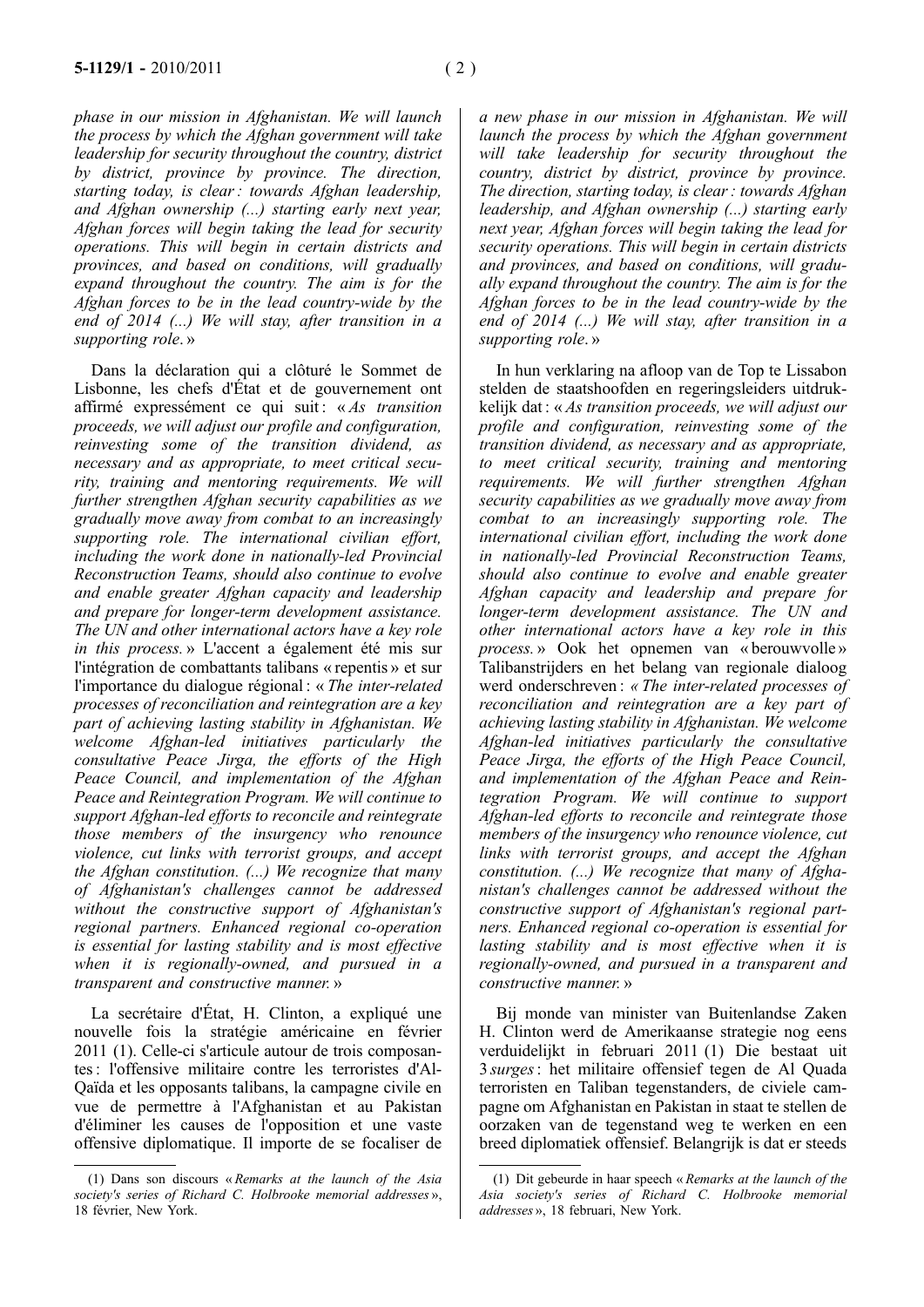plus en plus sur la troisième composante. Dans son discours, H. Clinton mentionne « *a new phase of our diplomatic efforts* » : «*we are launching a diplomatic surge to move this conflict toward a political outcome that shatters the alliance between the Taliban and al-Qaida, ends the insurgency, and helps to produce not only a more stable Afghanistan but a more stable region*. » Ainsi, des efforts considérables sont consentis afin qu'Al-Qaïda cesse de bénéficier du soutien des talibans. Il va de soi qu'il ne sera pas évident de concilier les différents intérêts et de rassembler divers groupes de population dans un pays ravagé par la corruption et la violence. La *Peace Jirga* et le « *High Peace Council* » sont appelés à jouer un rôle important à cet égard. La crédibilité et la capacité d'action du régime Karzaï sont également cruciaux en la matière. La réussite d'une réconciliation nationale sera également influencée par la région au sens large. L'importance du Pakistan ressort de la stratégie « AFPAK » d'Obama, mais l'implication de l'ensemble de la région est une condition fondamentale à la réussite des initiatives de la communauté internationale. Le groupe de contact constitué de plus de quarante pays et organisations internationales constitue un instrument important pour soutenir le large dialogue régional.

Entre-temps, les États-Unis ont réussi à éliminer le dirigeant d'Al-Qaïda, Oussama Ben Laden. Les actes terroristes d'Al-Qaïda commis sous son autorité ont justifié l'invasion, au départ unilatérale, de l'Afghanistan par les États-Unis. La question s'est immédiatement posée de savoir dans quelle mesure sa mort allait changer les règles du jeu en ce qui concerne l'opération en Afghanistan.

Après un premier retrait des troupes américaines en juillet 2011, l'étape suivante sera la conférence de Bonn en automne. Idéalement, l'objectif de cette conférence est de soutenir un dialogue inclusif comme amorce du processus de stabilisation de la région. En outre, une conférence régionale est également planifiée à l'automne 2011 en Turquie.

Il est évident qu'à mesure que 2014 approchera, le dialogue diplomatique et politique devra s'intensifier et s'intensifiera. Cela a déjà été rappelé et démontré à maintes reprises dans nombre de rapports et études internationaux : la stabilité en Afghanistan n'est pas une question militaire, mais une question politique qui concerne toute la région. Bien que les États-Unis se réfèrent toujours au danger d'Al Quaïda, les raisons initiales pour lesquelles il nous a fallu engager cette opération militaire ne sont plus valables. Il convient de rechercher activement pour la région une solution et une stabilité durables qui profiteront réellement à la population afghane. Bien que difficile, le soutien d'une administration crédible et opérationnelle et d'un développement politique et social doit constituer une priorité dans le cadre du processus de réconciliation nationale. Tout cela requiert des efforts diplomatiques

meer nadruk komt te liggen op de derde component. Clinton refereert in haar speech naar « *a new phase of our diplomatic efforts* » : «*we are launching a diplomatic surge to move this conflict toward a political outcome that shatters the alliance between the Taliban and al-Qaida, ends the insurgency, and helps to produce not only a more stable Afghanistan but a more stable region*. » Zo wordt er zwaar ingezet op het losweken van de steun van Taliban leden aan Al Quada. Dat het verenigen van de verschillende belangen en van verschillende bevolkingsgroepen in een door corruptie en geweld geteisterd land niet evident zal zijn spreekt voor zich. Een belangrijke rol is hierbij weggelegd voor de *Peace Jirga* en de « *High Peace Council* ». Ook de geloofwaardigheid en daadkracht van het Karzai-regime is hierbij cruciaal. Het welslagen van een nationale verzoening wordt ook beïnvloed door de bredere regio. Het belang van Pakistan mag blijken uit Obama's « AFPAK »-strategie, maar het betrekken van de brede regio is een fundamentele voorwaarde voor het welslagen van de initiatieven van de internationale gemeenschap. Een belangrijk instrument om de brede regionale dialoog te ondersteunen is de « *contact group* » van meer dan veertig landen en internationale organisaties.

Ondertussen is de VS er in geslaagd Al Quada leider Osama Bin Laden uit te schakelen. De terreuracties van Al Quada onder zijn bewind vormden de reden dat de VS, in eerste instantie unilateraal, Afghanistan binnenviel. De vraag rees onmiddellijk in hoeverre zijn dood een « *game-changer* » zou zijn voor de operatie in Afghanistan.

Na een eerste terugtrekking van de Amerikaanse troepen in juli 2011, is een volgend momentum de conferentie in Bonn in het najaar. Deze conferentie moet idealiter leiden tot het ondersteunen van een inclusieve dialoog als aanzet tot stabilisatie van de regio. Daarnaast wordt er nog een regionale conferentie gepland in het najaar van 2011 in Turkije.

Het mag duidelijk zijn dat, hoe meer 2014 nadert, hoe meer er moet én zal ingezet worden op diplomatieke en politieke dialoog. Het is al ontelbare keren herhaald en bewezen in talloze internationale rapporten en studies : stabiliteit in Afghanistan is geen militaire, maar een politieke kwestie die de hele regio aanbelangt. Ondanks het gegeven dat de VS nog steeds verwijst naar het gevaar van Al Quada, gaan de initiële redenen waarom we überhaupt aan deze militaire operatie begonnen niet meer op. Het komt er op aan om volop in te zetten op een duurzame oplossing en stabiliteit in de regio, die effectief ten goede komen aan de Afghaanse bevolking. Hoe moeilijk ook, het ondersteunen van een geloofwaardige en werkzame administratie en politieke en sociale ontwikkeling moet voorop staan, omkaderd door het proces van nationale verzoening. Dit vraagt breed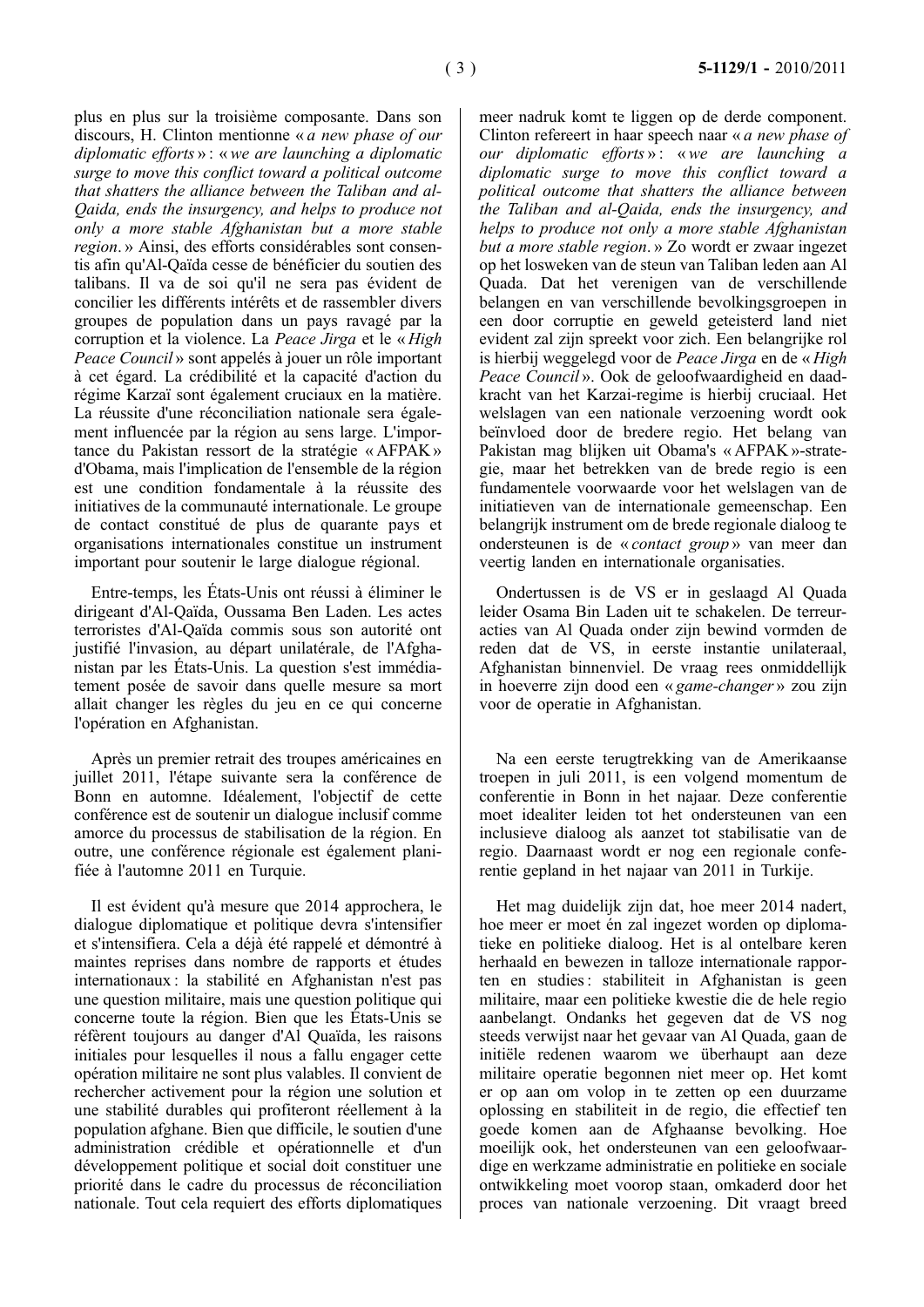et politiques largement soutenus et mûrement réfléchis.

Grâce à la présente résolution, nous entendons nous inscrire dans cette dynamique et œuvrer à la recherche d'une solution durable, à long terme, pour le pays et l'ensemble de la région.

En Conseil des ministres du 2 avril 2010, il a été décidé de prolonger l'engagement belge en Afghanistan jusqu'en 2011. Jusque là, nous serons présents sur trois fronts : Kaboul, Kunduz et Kandahar. Conformément aux accords internationaux, notre pays — le gouvernement en affaires courantes — devra signaler à l'OTAN, six mois à l'avance, si nous poursuivrons cet engagement également après 2011. En d'autres termes, nous approchons d'un point de décision crucial.

Nous appelons très concrètement à ne plus prolonger au-delà de 2011 notre engagement à Kandahar, à savoir les six F16 et la logistique y afférente. Le gouvernement fédéral en affaires courantes devra, en temps voulu, faire part de cette intention à nos partenaires de l'OTAN. En outre et comme convenu également après la décision relative à notre participation à l'opération militaire en Libye, il nous semble nécessaire d'organiser préalablement un débat parlementaire.

Dans une deuxième phase, nous pourrons fin 2012 nous retirer du deuxième front, Kunduz. Nos efforts civils — concrètement, l'entraînement de l'armée afghane — peuvent se poursuivre sur le front de Kaboul.

Nous observons que les efforts de la Belgique sont restés particulièrement limités, jusqu'à ce jour, en ce qui concerne la formation et l'entraînement de la police, et le soutien de l'administration en Afghanistan. Si la Belgique entend contribuer à la mise en place de pouvoirs publics démocratiques en Afghanistan et à la transition prévue, il est souhaitable que nous examinions comment nous pouvons élargir nos efforts à cet égard.

Dans une troisième phase, nous cesserons définitivement, fin 2013, nos efforts militaires en Afghanistan en nous retirant du troisième front, Kaboul.

Ce retrait militaire par étapes va non seulement dans le sens de la stratégie établie actuellement par la communauté internationale, il permettra aussi de dégager des moyens considérables. En effet, trois théâtres d'opération différents requièrent aussi un triple appui logistique et humain. Les chiffres parlent d'eux-mêmes : l'ensemble des opérations représentera un coût d'environ 151 millions d'euros bruts pour l'année 2011. Les trois théâtres d'opérations en Afghanistan engloutiront pas moins de 105 millions d'euros brut de ce budget total.

gedragen en weloverwogen diplomatieke en politieke inspanningen.

Met deze resolutie willen de auteurs het voorstel doen om ten volle aan te knopen bij het momentum en in te zetten op een duurzame lange termijn oplossing voor het land en de brede regio.

Op de Ministerraad van 2 april 2010 werd beslist het Belgische engagement in Afghanistan te verlengen tot 2011. Tot dan zullen we in drie theaters aanwezig zijn : Kaboel, Kunduz en Kandahar. Overeenkomstig internationale afspraken zal ons land — de regering in lopende zaken — een zestal maanden voordien een signaal moeten geven aan de NAVO of we dit engagement ook na 2011 zullen verder zetten. We naderen met andere woorden een cruciaal beslissingspunt.

De auteurs roepen heel concreet op om onze inzet in Kandahar, met name de zes F16's en bijhorende ondersteuning, niet langer te verlengen na 2011. De federale regering in lopende zaken moet deze intentie tijdig overmaken aan onze NAVO partners. Daarenboven lijkt het de auteurs, zoals ook afgesproken na de beslissing inzake onze deelname aan de militaire operatie in Libië, noodzakelijk om vooraf een parlementair debat te organiseren.

In een tweede fase kunnen we eind 2012 ons terugtrekken uit het tweede theater, Kunduz. Onze civiele inspanningen, *in concreto* het trainen van het Afghaanse leger, kunnen worden verder gezet in het Kaboel theater.

Auteurs merken op dat onze inspanningen met betrekking tot de opleiding en training van de Afghaanse politie en de ondersteuning van de Afghaanse administratie tot op heden bijzonder beperkt zijn. Indien we een bijdrage willen leveren aan de uitbouw van een democratische Afghaanse overheid en de geplande transitie, is het wenselijk om te onderzoeken hoe we onze inspanningen ter zake kunnen uitbreiden.

In een derde fase, eind 2013, zetten we onze militaire inspanningen in Afghanistan definitief stop door ons terug te trekken uit het derde theater, Kaboel.

Deze gefaseerde militaire terugtrekking spoort niet enkel met de huidige strategie die internationaal wordt uitgestippeld. Ze houdt bovendien een significante vrijmaking van middelen in. Immers, voor drie verschillende theaters moeten we ook drie keer ondersteuning leveren qua logistiek en mensen. De cijfers spreken voor zich : alle operaties samen zullen ons in 2011 bruto ongeveer 151 miljoen euro kosten. De drie theaters in Afghanistan slorpen van dat totale budget maar liefst 105 miljoen euro bruto bruto op.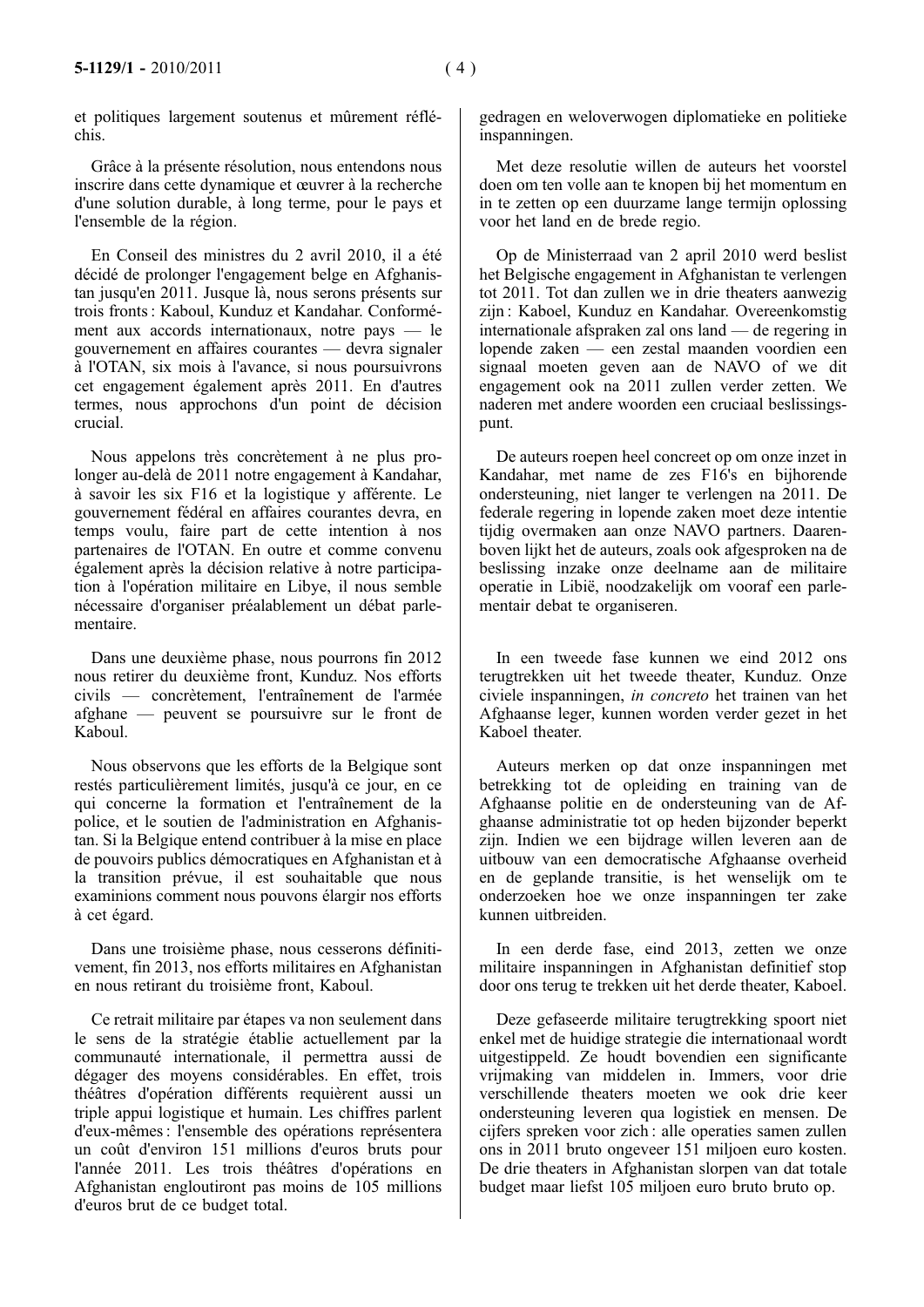Indépendamment d'un retrait militaire progressif d'ici à 2014, nous plaidons expressément en faveur d'un soutien durable au développement de l'administration afghane et à une poursuite de l'aide à la population afghane.

Tous les départements concernés doivent examiner comment les efforts de la Belgique peuvent être coordonnés et optimalisés dans ce domaine.

À cet effet, un important rôle de coordination globale est dévolu à l'opération MANUA de l'ONU (Mission d'assistance des Nations unies en Afghanistan).

> \* \* \*

Los van een gefaseerde militaire terugtrekking met einddatum 2014, pleiten de auteurs uitdrukkelijk voor een duurzame ondersteuning van de uitbouw van de Afghaanse administratie en ondersteuning van de Afghaanse bevolking.

Alle betrokken departementen dienen te onderzoeken hoe we de Belgische inspanningen hieromtrent kunnen coördineren en optimaliseren.

Een belangrijke globale coördinerende rol is hierbij weggelegd voor de VN UNAMA (*United Nations Assistance Mission in Afghanistan*) operatie.

> Marleen TEMMERMAN. Güler TURAN.

\* \* \*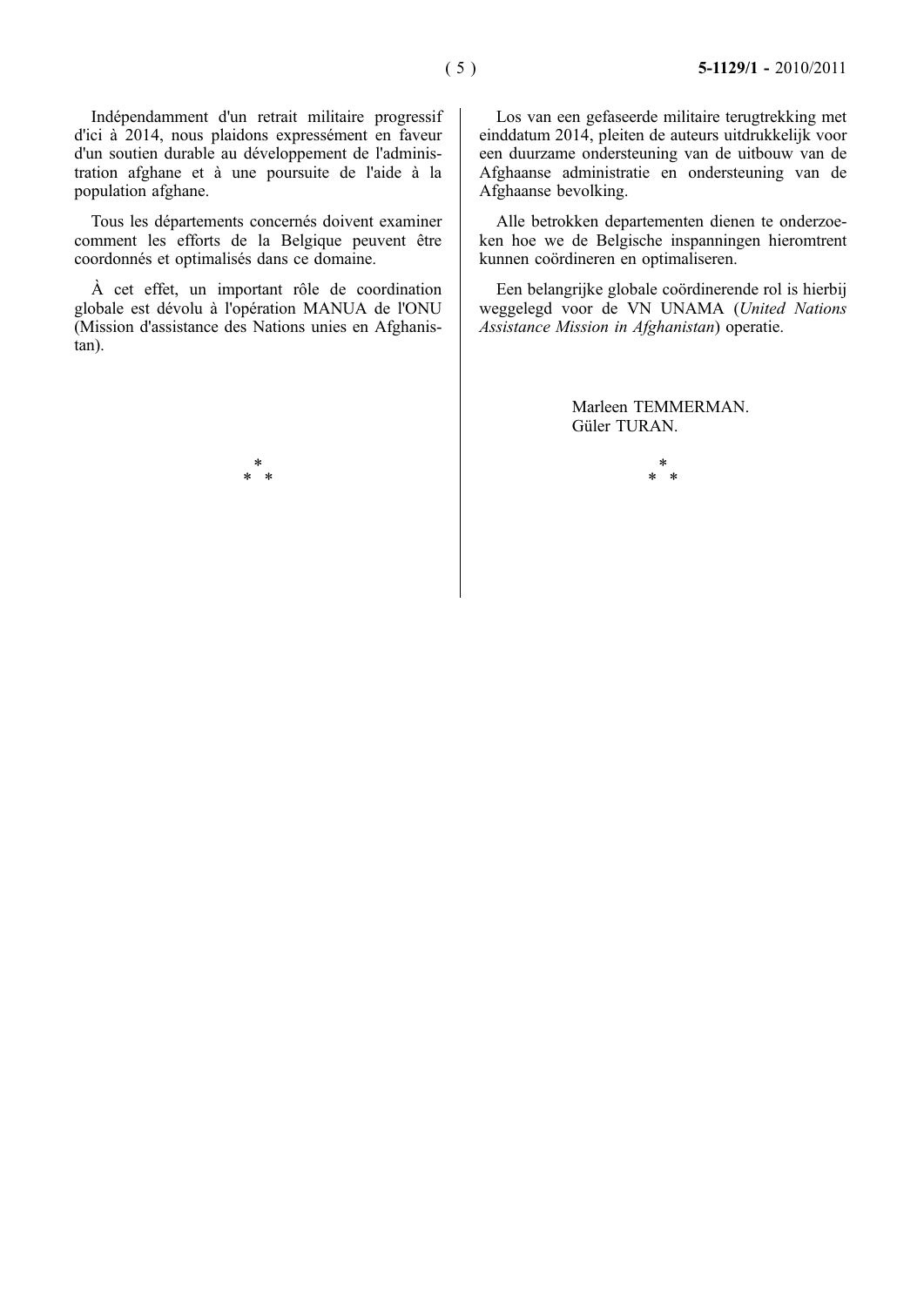## **PROPOSITION DE RÉSOLUTION VOORSTEL VAN RESOLUTIE**

A. l'*Afghanistan Compact* (2006) et l'*Afghanistan National Development Strategy* (ANDS);

B. l'*Afghanistan And Pakistan Regional Stabilization Strategy* des États-Unis de janvier 2010;

C. les conclusions de la conférence de Londres (janvier 2010) et de la conférence de Kaboul (juin 2010);

D. la déclaration faite au nom de l'OTAN et du gouvernement afghan en faveur d'un « partenariat de long terme », signé au sommet de l'OTAN à Lisbonne le 20 novembre 2010;

E. la déclaration des chefs d'État et de gouvernement des pays qui participent aux opérations de la Force internationale d'assistance et de sécurité (FIAS), faite à l'issue du sommet de l'OTAN à Lisbonne le 20 novembre 2010;

F. la conférence de Bonn sur l'Afghanistan, prévue pour l'automne 2011 et qui se focalisera sur trois points concrets : réconciliation, transition et engagement à long terme;

G. le sommet régional prévu en Turquie en octobre 2011, où tous les pays voisins de l'Afghanistan seront présents;

H. le mandat de la Mission d'assistance des Nations unies en Afghanistan (MANUA) et, en particulier, la résolution 1917 des Nations unies (2010);

I. la décision du Conseil des ministres du 4 avril 2010 et le fait que le gouvernement fédéral en affaires courantes doit communiquer ses intentions, dans le courant du mois de juin, au sujet de la participation de la Belgique à la mission de la FIAS;

J. l'élimination du leader d'Al-Qaïda, Oussama Ben Laden, le 2 mai 2011,

demande au gouvernement, et al. et al. et al. et al. et al. et al. et al. et al. et al. et al. et al. et al. et al. et al. et al. et al. et al. et al. et al. et al. et al. et al. et al. et al. et al. et al. et al. et al. e

1. d'organiser, préalablement à la décision du gouvernement, un débat parlementaire sur notre participation à l'opération de la FIAS en Afghanistan après 2011 et sur la poursuite de nos efforts;

2. de renoncer à poursuivre notre contribution à l'opération *Guardian Falcon* de la FIAS avec nos six F16, et donc d'y mettre un terme fin 2011;

3. de prévoir par ailleurs le retrait échelonné de notre contribution militaire, à savoir concrètement :

Le Sénat, De Senaat,

Vu: Gelet op :

A. de *Afghanistan Compact* (2006) en de *Afghanistan National Development Strategy* (ANDS);

B. de Amerikaanse *Afghanistan And Pakistan Regional Stabilization Strategy*, dd. januari 2010;

C. de conclusies van de conferentie te Londen (januari 2010) en te Kaboel (juni 2010);

D. de verklaring uit naam van de NAVO en de Afghaanse regering over « *an Enduring Partnership* » zoals ondertekend op de NAVO top te Lissabon op 20 november 2010;

E. de Verklaring van de staatshoofden en regeringsleiders die deelnemen aan de ISAF operatie, na afloop van de de NAVO top te Lissabon op 20 november 2010;

F. de Afghanistan conferentie in Bonn die is gepland in het najaar van 2011 en zich zal toespitsen op drie concrete punten, met name verzoening, transitie en langetermijn engagement;

G. de regionale Top in Turkije die is gepland in oktober 2011 en waarop alle buurlanden van Afghanistan aanwezig zullen zijn;

H. het mandaat van de VN UNAMA missie en in het bijzonder VN Resolutie 1917 (2010);

I. de beslissing van de Ministerraad van 4 april 2010 en het gegeven dat de federale regering in lopende zaken in de loop van juni moet meedelen wat de intenties zijn met betrekking tot onze deelname aan de ISAF missie;

J. de uitschakeling van Al Quada leider Osama op 2 mei 2011,

1. een parlementair debat te organiseren omtrent onze deelname aan de ISAF operatie in Afghanistan na 2011 en onze verdere inspanningen voorafgaand aan de regeringsbeslissing;

2. af te zien van een verdere verlenging van onze bijdrage met zes F16's aan de ISAF operatie *Guardian Falcon* en deze dus te beëindigen eind 2011;

3. een verdere gefaseerde terugtrekking te voorzien van onze militaire bijdrage, *in concreto* :